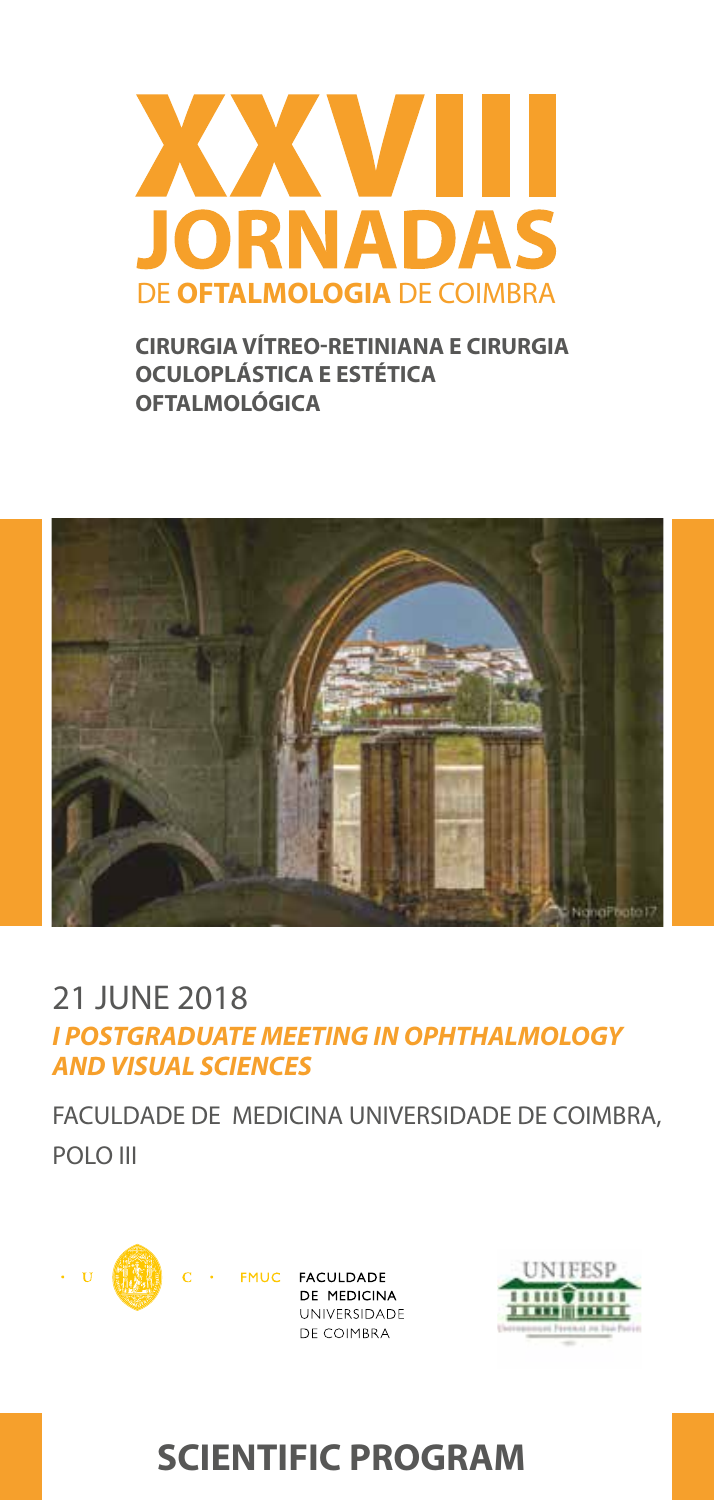## *I POSTGRADUATE MEETING IN OPHTHALMOLOGY AND VISUAL SCIENCES*

### **June 21** Thursday

*(The authors would discuss their recent publications and ongoing projects)*

9:30h *Opening Ceremony The Program at the University of Coimbra* Américo Figueiredo, Joaquim Murta

> *The Program at the Federal University of São Paulo* Denise Freitas

*Regeneration versus Fibrosis in eye disease: Role of Growth factors* Jesus Merayo (Oviedo)

*New horizons in retinal and vitreous research* Maurício Maia

*Identification of eyes at risk of developing Idiopathic Macular Holes by Support Vector Machines* João Figueira

*Population-based epidemiological studies of prevalence and causes of blindness and visual deficiency in Brazil* Solange Salomão

*Epidemiology of Age related Macular Degeneration. Prevalence and risk factors for development and progression* Maria Luz Cachulo

*Factors associated with individual susceptibility to glaucomatous damage* Tiago Prata

*Linking the eye to the brain: How fMRI helps understanding neuroadaptation to multifocal intraocular lenses* Andreia Rosa

*Visual Plasticity in Genetic Disorders of the Retina* Otilia C. d 'Almeida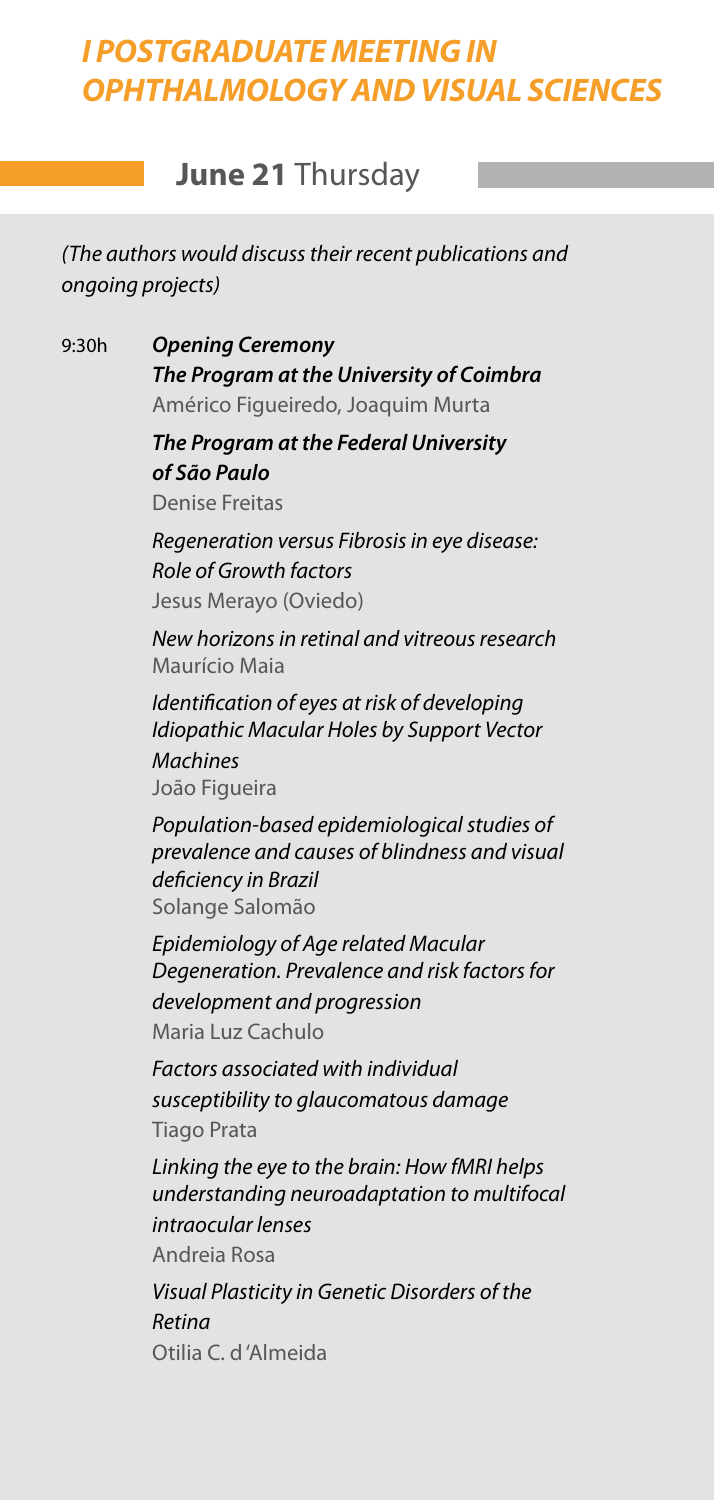#### 12:45h *Lunch*

14:15h *The complexity of corneal infection* Denise de Freitas *Optimization of DMEK Graft Tissue for Immunohistochemistry* M João Quadrado *Regenerative medicine: Therapy with stem cells in retinal diseases* Rodrigo Brant *Drug delivery systems as strategies to target the posterior segment of the eye* Ana Raquel Santiago *Toxoplasmosis* Cristina Muccioli *Classic and Emerging Infections* Rubens Belfort Junior *Brazilian Experience with Professional Postgraduate Program*  Marinho Scarpi *Conjuntival melanoma and COX2* Rui Proença *CRISP in retinal diseases* Thiago Cabral *Identification of biomarkers for diabetic retinopathy* Rosa Fernandes *Different anti VEGF in macular diseases*  Caio Regatieri *Polypoidal choroidal vasculopathy. The Atlantic Study* Rufino Silva *Diabetic retinopathy: Phenotype-genotype correlation* Conceição Lobo

18:30h **Closing Remarks** Joaquim Murta and Denise de Freitas